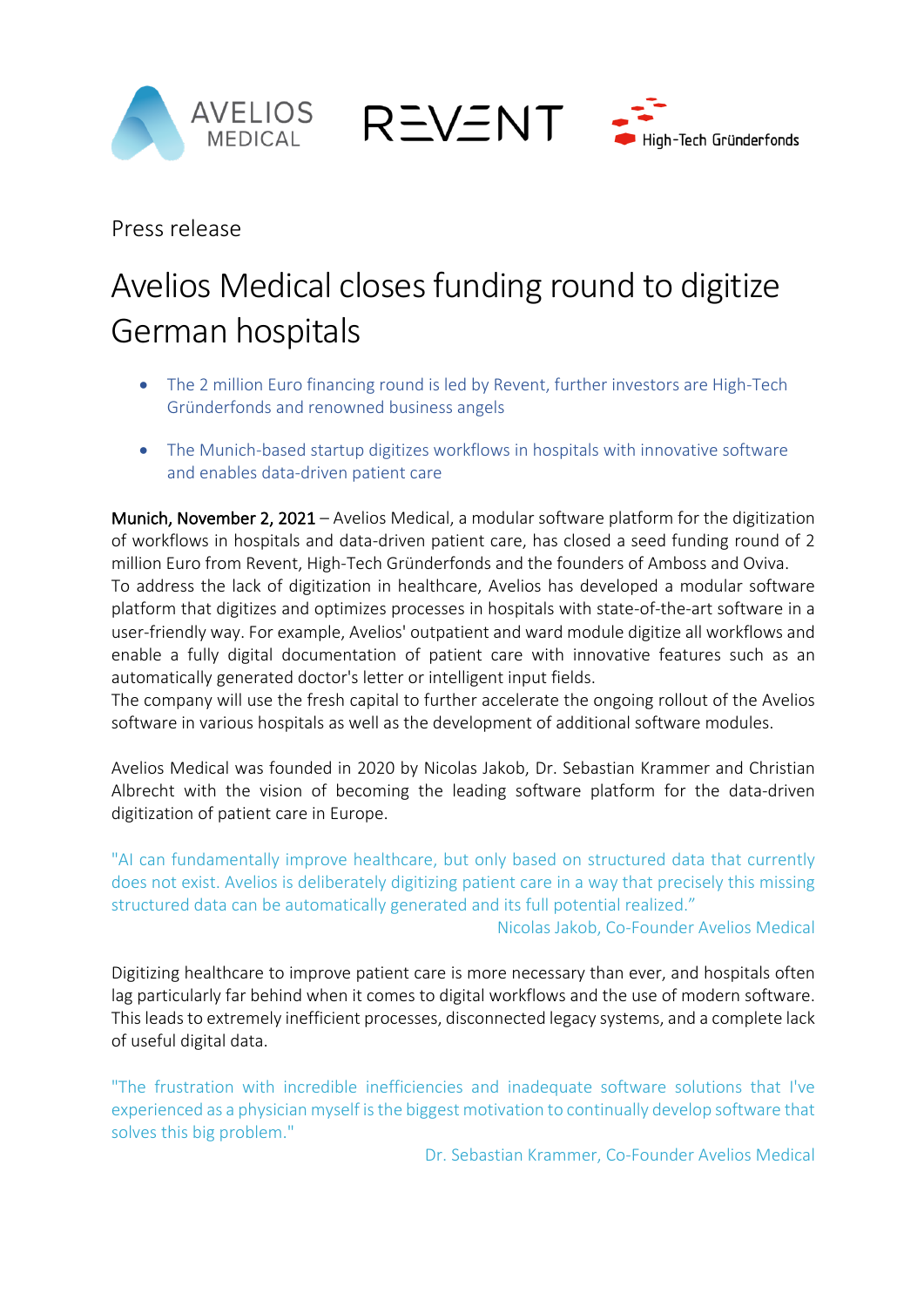In addition to the fundamental digitization of workflows, the innovative Avelios software automatically generates fully structured treatment data. This enables data-driven research, business intelligence and billing, as well as the direct integration of AI algorithms to exploit enormous, previously untapped potential. In addition, the modular platform approach enables flexible interfaces to existing legacy systems as well as the integration of modern software solutions and devices.

"It's unbelievable that something as important and big as healthcare has such dramatic deficits in digitization. Our mission is to become the digital backbone of hospitals and enable datadriven healthcare."

Christian Albrecht, Co-Founder Avelios Medical

## Added value for hospitals

The Avelios software offers several concrete benefits for hospitals. Digitized workflows and a fast, complete documentation significantly increase process efficiency and employee and patient satisfaction. A low implementation effort, complete modularity and interoperability, and continuous updates are further very attractive for IT departments in hospitals.

The software is already successfully in use in the outpatient clinic and laboratory at the LMU Klinikum in Munich, and Avelios is currently rolling out its solution in other hospitals and departments.

"We see enormous potential in Avelios to fundamentally improve the quality of treatment in hospitals. The unique modular software platform enables hospitals to build a modern and scalable IT infrastructure without implementation effort."

Henrik Große Hokamp, Partner Revent

"In many hospitals processes are still pen- and paper based. We believe that the digital revolution in hospitals will accelerate and that the strong Avelios team has what it takes to become a major player in this field."

Daniela Bach, Senior Investment Manager at High-Tech Gründerfonds

#### About Avelios Medical

Avelios Medical offers a modular software platform for the digitization of workflows in hospitals and data-driven patient care. The state-of-the-art software digitizes and optimizes all workflows in hospitals in a user-friendly manner, offering numerous innovative functions such as an automatically generated doctor's letter or intelligent input fields for the documentation of patient treatment. In addition, the software automatically generates fully structured data, enabling the direct use of data-driven use cases and AI algorithms. The company is based in Munich and was founded in 2020 by Nicolas Jakob, Dr. Sebastian Krammer and Christian Albrecht.

#### Media contact

Avelios Medical GmbH Christian Albrecht press@avelios.com www.avelios.com